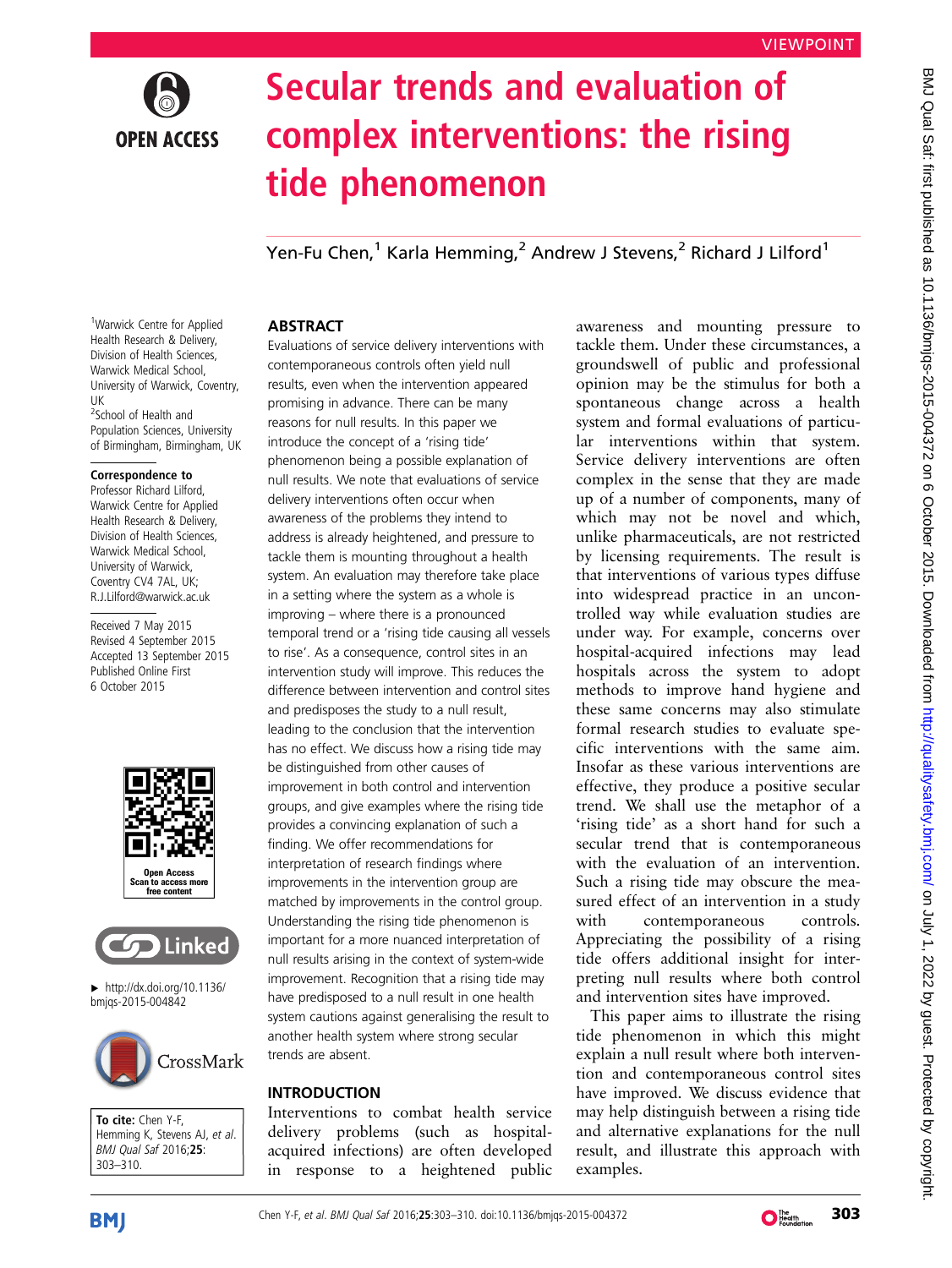#### <span id="page-1-0"></span>TEMPORAL TRENDS VERSUS OTHER EXPLANATIONS FOR IMPROVEMENT ACROSS INTERVENTION AND CONTROL SITES

The possibility of a 'rising tide' explanation arises when a controlled study with baseline measurement(s) yields a null result in which there has been improvement across both intervention and control sites.

Various criteria can be put forward to help distinguish a rising tide from other explanations for such simultaneous improvement—we offer these in the spirit of Bradford Hill's famous criteria for cause– effect explanations in clinical research.<sup>[1](#page-6-0)</sup> Leaving aside the play of chance (which will have been calibrated statistically), the probability of the rising tide explanation increases in proportion to evidence for the existence of a rising tide and declines in proportion to evidence supporting rival explanations.

Evidence for a rising tide, from strongest to weakest, consists of the following:

- 1. Data showing that improvement similar to that in study sites occurred across the healthcare system as a whole. Such external data may be derived from regular population surveys, national registries, or routine administrative databases and provide direct evidence of a positive secular trend.
- 2. Data showing that the intervention and control sites within a study had started to improve before the intervention came on stream, so that it was a continuation of a trend in both intervention and control sites.
- 3. Qualitative evidence, say in the form of interviews with staff, showing strong motivation to improve practices in both intervention and control sites.
- 4. Circumstantial evidence in the form of press articles, government reports, and/or documents from national societies showing that the topic was one of pervading concern.

Contamination is the most immediate rival explanation for simultaneous improvement in both intervention and control groups. Contamination is used here in the standard epidemiological sense that control sites become aware of the intervention and replicate it to some degree, $2^{3}$  thereby diluting the estimated effect; the direction of effect is from intervention sites to control sites within a study, biasing results towards the null. The intervention 'leaks' from intervention to control sites and must follow allocation to intervention and control conditions. A rising tide, by contrast, impacts on all sites in a system, irrespective of whether they are or are not included in the study and it may precede allocation of intervention and control groups. Contamination should be suspected when it can be demonstrated that participants in the control group were exposed to elements of the intervention that had 'spilled over' from the intervention group within the study (rather than from outside).

It is possible for other sources of bias (see table 1) to create or exaggerate the appearance of an improvement in the control group or even to create the

|                                                                                                   | SPI <sub>2</sub>     | <b>Critical</b><br>pathways | <b>EQHIV</b>                          | <b>MERIT</b>                           |
|---------------------------------------------------------------------------------------------------|----------------------|-----------------------------|---------------------------------------|----------------------------------------|
| Positive evidence                                                                                 |                      |                             |                                       |                                        |
| Direct evidence                                                                                   |                      |                             |                                       |                                        |
| Improvement in process and/or outcome measures<br>observed in external sites:                     | Yes                  | Yes                         | Yes                                   | Yes                                    |
| Timing: before or during evaluation study                                                         | Before and<br>during | Before and<br>during        | <b>Before</b>                         | During                                 |
| System-wide or specific external site(s)                                                          | System-wide          | Specific external<br>sites  | System-wide                           | System-wide (but 30%<br>participation) |
| Qualitative evidence showing behaviour changes driven by<br>external factors in both study groups | Yes                  | Yes                         | Yes                                   | Yes                                    |
| Suggestive evidence                                                                               |                      |                             |                                       |                                        |
| Baseline measures better than expected, or already<br>showing high standards or improving trend   | Yes                  | Yes                         | Yes                                   | Yes                                    |
| Circumstantial evidence                                                                           |                      |                             |                                       |                                        |
| Heightened awareness of the problems                                                              | Yes                  | Yes                         | Yes                                   | Yes                                    |
| Negative evidencet                                                                                |                      |                             |                                       |                                        |
| Contamination within study                                                                        | No                   | <b>No</b>                   | Unlikely                              | Unlikely                               |
| Other potential sources of biases‡                                                                | Not apparent         | Not apparent                | Attrition bias cannot be<br>ruled out | Not apparent                           |

Table 1 Issues to be considered for assessing a rising tide phenomenon and results of assessment for the four case studies\*

\*Improvement in process and/or outcome measures were observed in both intervention and control groups in these studies during the evaluation period. †Factors of which the impact on study findings could resemble a rising tide phenomenon.

‡Including selection bias (eg, control group being a selective sample of highly motivated units or having more headroom for improvement), bias in outcome assessment (eg, changes in methods of data collection or coding over time) and attrition bias (eg, poor-performing units dropping out and being excluded from analysis).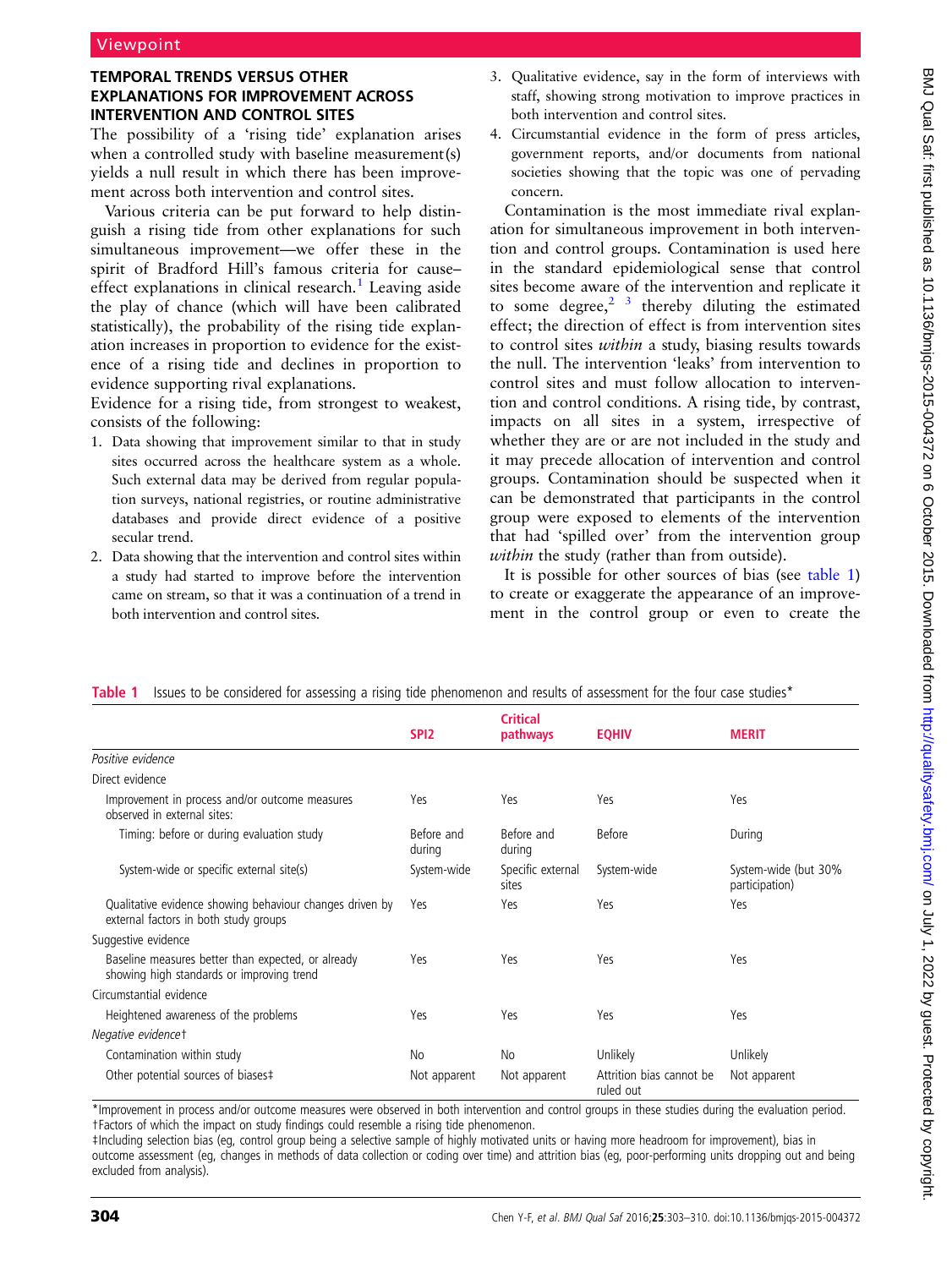illusion of improvement in the intervention group, when in fact it was mainly or only the control group that had improved. Bias could arise, for example, if there was higher dropout from control than intervention sites or if controls were subject to selection bias.

#### EXAMPLES OF A PUTATIVE RISING TIDE PHENOMENON

In this section we provide four examples from published literature in which a rising tide phenomenon may be suspected. We briefly describe the key features of these studies and illustrate how the criteria mentioned above and listed in [table 1](#page-1-0) can be applied to help inform a judgement on the likelihood of a rising tide explanation versus alternative explanations.

Our first example, the Safer Patients Initiative phase 2 (SPI2) study, was a controlled before-and-after evaluation of a multicomponent hospital clinical safety programme. $45$  Many dimensions of quality measured in the study improved over the intervention period (spanning from March 2007 to September 2009), but did so equally in both intervention and control groups (figure 1). One of the targets of the intervention was to improve recognition of deteriorating patients in general wards, and the quality of nursing observations (as judged from masked review of the notes) improved markedly and statistically significantly over the study period, but no difference was

observed in the rate of improvement across intervention and control sites. Likewise, use of hand washing materials improved over time but at a similar pace across sites. There was evidence of improving standards of monitoring in control and intervention sites (which started before the intervention was implemented). $\frac{5}{1}$  $\frac{5}{1}$  $\frac{5}{1}$  There were widespread national initiatives to improve the standard of monitoring on the wards, $\frac{6}{10}$  $\frac{6}{10}$  $\frac{6}{10}$ and external evidence showed increased use of hand wash materials and reduced infection rates across the whole of England over the study period.<sup>7</sup> Contamination, in the sense described above, is very unlikely—controls were recruited retrospectively and data were obtained retrospectively from case notes and routine data. For these reasons, the controls would not have been aware that they were controls at the time of intervention. This is an example of an arguably unusual situation where there is specific strength in retrospective selection of control sites.

The Critical Pathway Program was an initiative started in 1993 in the Brigham and Women's Hospital (Boston, USA) to improve efficiency in service delivery for high-cost, high-volume surgical procedures.  $\overline{9}$  $\overline{9}$  $\overline{9}$  A controlled before-and-after evaluation for its application in colectomy, total knee replacement, and coronary artery bypass graft surgery showed substantial and statistically significant reductions in the average length of hospital stay for all three procedures in both



Figure 1 Key characteristics and findings of the Safer Patients Initiatives phase 2 (SPI2). This controlled before-and-after study evaluated a multi-component intervention using an organisation-wide approach to improve patient safety. The key components included interventions to facilitate generic improvement in the hospital system to reduce adverse events (such as building a good leadership to support a culture of safety as well as interventions targeting specific clinical processes that carry a relatively high risk of adverse events (such as procedures aiming to enhance infection control). Various outcomes were measured, including staff morale, culture and opinion, the quality of acute medical care and perioperative care, use of consumables for hand hygiene, adverse events and hospital mortality in older patients with acute respiratory disease, intensive care unit mortality, infection rates associated with healthcare and patients satisfaction. SPI2 was preceded by a pilot phase (SPI1) that provides data on the pre-implementation phase for certain end-points, including the two outcomes illustrated here.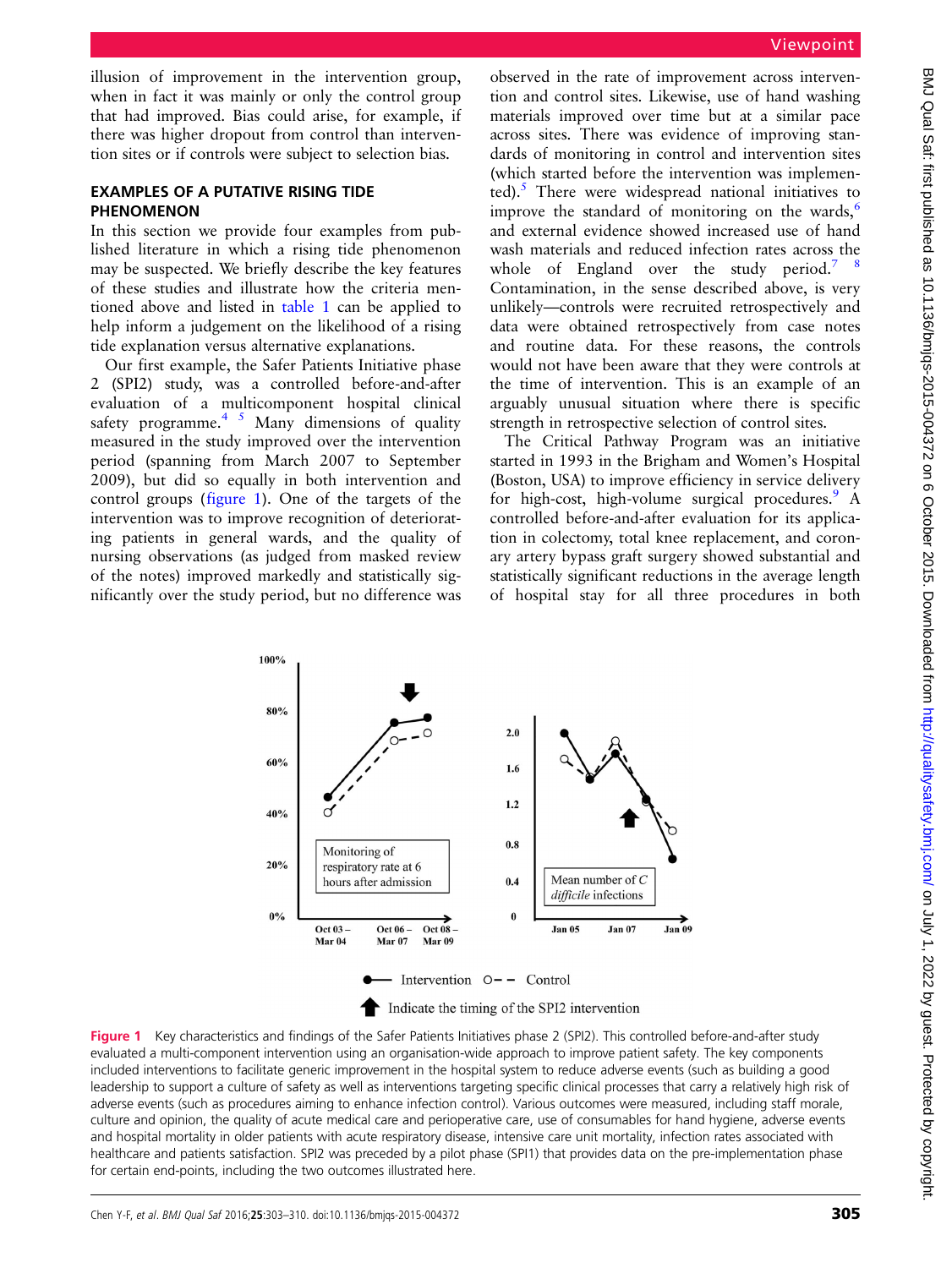

Figure 2 Key characteristics and findings of the Critical Pathways Intervention. This controlled before-and-after study compared the effects of a quality improvement initiative utilising critical pathway framework on post-operative length of stay in a large teaching hospital with concurrent data from 2-3 similar neighbouring hospitals without the intervention. Multidisciplinary teams identified critical steps in the care process and specified required actions and desirable outcomes for each step. Patients entered into critical pathways were monitored and various methods of benchmarking and feedback were used in pathway management. The primary outcome was post-operative length of stay. Hospital charges and other process and clinical outcomes were also examined.

intervention and control sites. Data from the 2 years before intervention suggested that length of stay had started to decline in both intervention and control hospitals before the intervention was initiated in the former (figure 2), and external nation-wide US data showed a continuous decrease in average length of hospital admission spanning the period of the Critical Pathways Intervention, from 9.1 days in 1990 to 7.8 days in 1995 and 7.0 days in 1999.[10](#page-6-0) Staff interviews at control hospitals provided evidence that competitive pressure, rather than contamination, had triggered efforts to reduce length of stay and improve efficiency.

EQHIV was a controlled before-and-after study evaluating the effectiveness of a suite of interventions to improve the quality of care in clinics treating HIV-infected patients.<sup>11</sup> Among the outcome measures, the proportion of patients whose viral load was adequately suppressed increased significantly within each group—by a greater extent in the intervention group (11%; from 41% to 52%) than the control group (6%; from 44% to 50%). However, the between-group difference was not statistically significant ( $p=0.18$ ). Compliance with a prescription guideline was already high at baseline and did not increase further in either group after the intervention (figure 3). National data from the HIV Cost and Services Utilization Study showed that EQHIV was preceded by significant improvement in care of HIV-infected adults.<sup>[12](#page-6-0)</sup> Interview of clinical directors in study sites suggested minimal contamination, as those in control sites reported many fewer quality improvement initiatives compared with intervention sites. However, attrition bias cannot be ruled out, as only 63% (25/40) of selected control sites provided sufficient data to be included in analysis.

MERIT was a cluster randomised controlled trial of the effectiveness of emergency teams for deteriorating non-terminal hospital patients in reducing the

combined outcome of cardiac arrests without a preexisting not-for-resuscitation order, unplanned inten-sive care unit admissions, and unexpected deaths.<sup>[13](#page-6-0)</sup> Before the intervention began, the incidence of the outcome appeared to have already improved from 26 per 1000 admissions estimated in a previous study,<sup>[14](#page-6-0)</sup> to 6.6 and 7.1 per 1000 admissions observed at baseline for intervention and control hospitals, respectively.[13 15](#page-6-0) Further improvement was observed in both intervention and control groups after the intervention, with no significant difference between groups



**Figure 3** Key characteristics and findings of the EQHIV study. This controlled before-and-after study evaluated the effectiveness of the 'Breakthrough Series', a multi-institutional quality improvement collaborative led by Institute for Healthcare Improvement, on improving the quality of case for clinics treating HIV infected patients. The 16-month intervention involved a series of meetings (learning sessions) covering the theory and practice of quality improvement in the intervention clinics and sharing ideas and progress between them. The primary outcome measures were rates of optimal antiretroviral therapy use and control of HIV viral load.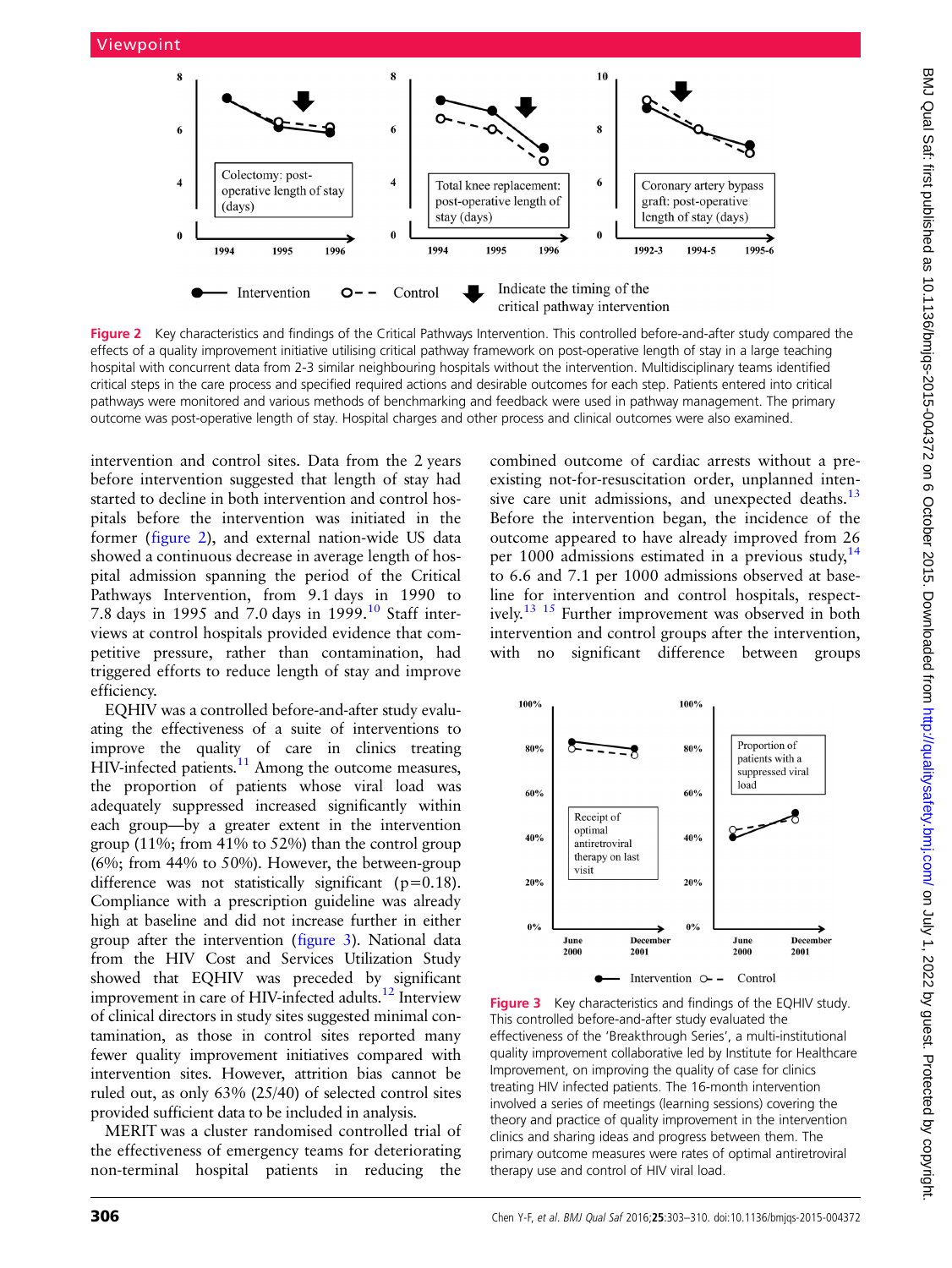(reduction of 0.39 vs 1.41 per 1000 admission for intervention vs control,  $p=0.30$ ). Similar findings were observed for secondary outcomes (figure 4). External evidence of a secular trend and widespread adoption of medical emergency teams comes from a national registry in which about 30% of all intensive care units provided relevant data.<sup>[16](#page-6-0)</sup> The risk of contamination was minimised by agreement of control hospitals not to publicise the intervention internally and not to change the operation of their cardiac arrest team during the study period.

In summary, there is evidence for a secular trend in all four cases. The case for a rising tide is strongest for SPI2 and MERIT where data from both within and outside the study pointing towards a system-wide secular trend and evidence for alternative explanations can largely be ruled out. For the remaining cases, there is some uncertainty, mainly arising from lack of evidence to eliminate alternative explanations. On the whole, the evidence (summarised in [table 1](#page-1-0)) indicates that a secular trend is likely to have contributed to the null results observed in all four studies.

#### **DISCUSSION**

#### What causes a rising tide?

Widespread concern about an issue such as hospital-acquired infection or medication error may motivate multiple changes throughout a system that includes, but is not limited to, sites involved in a research study. Exactly how these changes are propagated is a large subject for study, save to say that



Figure 4 Key characteristics and findings of the MERIT study. This cluster randomised controlled trial (RCT) investigated the effectiveness of introducing a medical emergency team (MET) that could be summoned when non-terminal hospital patients showed signs of physiological instability and deterioration. Staff in the intervention hospitals were trained over 4-months to identify and respond to patients requiring the attention of the team. The primary outcome was the combined incidence of cardiac arrests without a pre-existing not-for-resuscitation order. unplanned intensive care unit admissions and unexpected deaths measured before and after implementation.

human behaviour is strongly influenced by prevailing social attitudes and practice.<sup>17</sup> Two points can be made about the phenomenon of the spread of behaviour in a community of practitioners:

- 1. It is not necessary to postulate that the way in which organisations respond to social 'forces' is the same everywhere. Services may be improved in a number of separate ways,  $\frac{18}{18}$  and improvement across the system might arise from intervention and non-intervention sites adopting the same practices, separate practices of similar efficiency, or a mixture of similar and different practices. An analogy of the multifarious ways that social forces may cause a rising tide is shown in box 1. The intervention group is also subject to the rising tide. The measured intervention effect in a study inclines towards the null if the effect of the intervention attenuates with increasing 'dose' and/or if the headroom for further improvement is consumed.
- 2. A rising tide can only produce a null result if there is at least some temporal overlap between widespread promulgation of the interventions and the evaluation of a particular intervention. However, it is not necessary for system-wide change and research to start simultaneously and such timing is unlikely given the lag in establishing research projects. Indeed improvement originated before the study got underway in three of the four above examples ([table 1](#page-1-0)).

#### Detecting a rising tide explanation

A rising tide phenomenon is, in essence, a pronounced secular trend created by social responses to a particular issue which has gained widespread attention. While it is impossible to find incontrovertible proof of a rising tide explanation, we have assembled a set of criteria that should be taken into account in the interpretation of controlled evaluations that have generated a null result associated with similar improvement in both intervention and control groups

## Box 1 Evolutionary analogy of the rising tide phenomenon

A naturalist studying desert fauna may notice that they have certain features in common. It might first be observed that mice are sand-coloured. Then that the snakes, lizards and small birds are all of similar hue. The naturalist may observe that this would increase their efficiency as both prey and/or predator (both, in the case of the snake). Under the same external influence (changes in physical environment), organisms evolve similar outcomes (a sandy colour) by different means (distinct biochemical pathways). So it is that, under the same primary driver (changes in the social environment), organisations evolve similar outcomes (fewer infections) by different means (such as promoting hygienic practices and screening all patients for resistant bacteria on admission).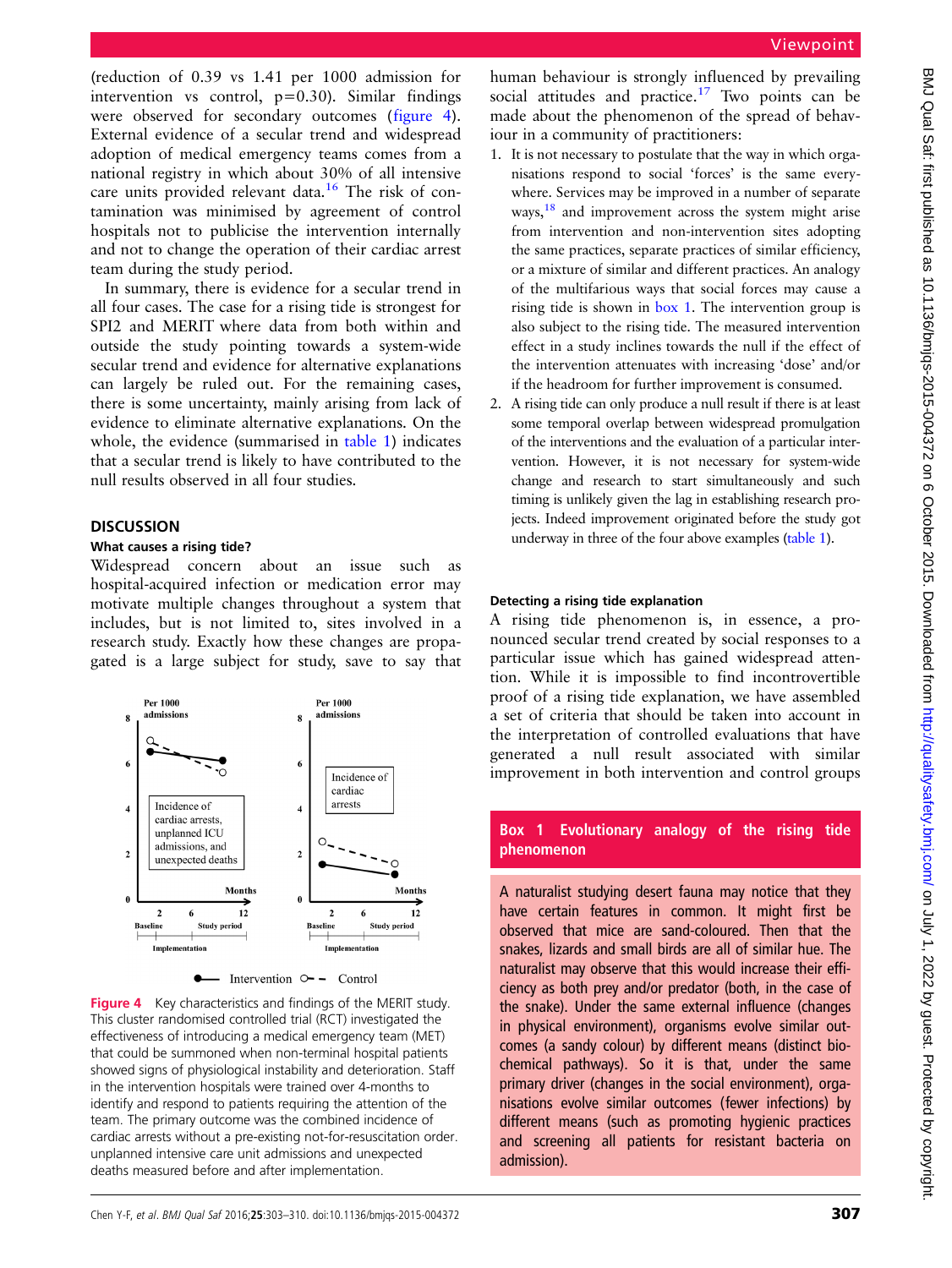([table 1](#page-1-0)). Indeed, possible influence of a secular trend was mentioned or alluded to by the authors of all the case examples we presented here. It must be emphasised that a rising tide does not preclude a positive result. The intervention may augment widespread contemporaneous change because the intervention is different (at least in part), and/or administered with different intensity. For instance, in a controlled evaluation of a team training programme for operating room personnel, a statistically significant reduction in risk-adjusted surgical mortality rate was observed, despite a 7% decrease in annual mortality rate in the control group.<sup>[19](#page-6-0)</sup> A tide may also recede, in which case a successful intervention may be one that arrests decline, but this would be manifested as a positive result, not a null result.

#### Rising tide in applied health research

Situations analogous to the rising tide phenomenon can occur in a variety of applied health research—for example, in a trial of screening for prostate cancer, where a substantial proportion of the population (and hence the control group) underwent screening. $^{20}$  $^{20}$  $^{20}$ Likewise, an educational package for general practitioners to apply more intensive antidepressant treatment was evaluated at a time when the idea was already getting national publicity. $21$  Many other examples can be found in the realm of service delivery interventions.<sup>[22 23](#page-7-0)</sup> Most recently, the rising tide phenomenon is likely to have contributed to the null findings from two independent analyses of the effect of participation in the American College of Surgeons National Surgical Quality Improvement Program (ACS NSQIP), where mortality and certain other outcomes improved in both intervention and control groups,  $24$   $25$  and in the English Matching Michigan study where the rate of decline in central venous catheter bloodstream infection following the introduction of the intervention in intensive care units was not significantly different from a concurrent temporal trend. $^{23}$  $^{23}$  $^{23}$ 

#### Does it matter?

We have described a set of criteria to help decide whether a null result in the face of improving outcomes can be attributed to a rising tide ([table 1](#page-1-0)). One subset of criteria concerns a convincing alternative explanation, particularly contamination. It could be argued that a null result needs no further explanation once one is satisfied that it has been measured with sufficient precision and decided that an alternative explanation, such as contamination, can be excluded. Contrary arguments are now given based on two rather distinct philosophical traditions.

1. We draw attention to a distinction made by Schwartz and Lellouch<sup>26</sup> between pragmatic and explanatory motivations for a study. The former consists of generating information to inform a particular prespecified decision, and

the second consists of generating an understanding of causal mechanisms. A null result in the face of a rising tide fulfils the first, but not the second, requirement. It fulfils the first (pragmatic) requirement because, if a study designed (and powered) around the decision makers' requirements is assumed, an incremental effect size sufficient to justify the marginal costs of the intervention is excluded. However, the second (explanatory) requirement is unsatisfied, since it does not indicate what the effect of the study intervention would be in a system that was not experiencing a positive temporal trend. In such a system, the intervention would not be 'competing' with other positive changes in the system.

2. The second philosophical argument turns on the idea that it is wrong to make decisions based solely on a statistical convention[,27](#page-7-0) as pointed out in Sir Bradford Hill's famous lecture[.1](#page-6-0) To put this another way, data should contribute to an understanding of causal mechanisms (theory), and the rising tide may help explain why an intervention that was expected to prove effective yielded a null result.

#### Recommendations for future practice

Having discussed the idea of a secular trend phenomenon, we propose here some options that can be con-sidered alongside established guidelines<sup>[28](#page-7-0)–31</sup> during the design of evaluation studies for service and policy interventions in order to facilitate correct interpretation of study findings.

- 1. In many cases, at least some of the study end points will be available from routine administrative databases or independent surveys regularly carried out nationally. This will allow verification of whether a change observed in the evaluation study is associated with the study participation itself or is similarly observed elsewhere outside the study, thereby providing strong evidence of a secular trend, at least as far as shared end points are concerned. This was the case in the SPI2 study.
- 2. Qualitative data may provide evidence to explain study results;<sup>[5](#page-6-0) [32](#page-7-0)</sup> in the case of SPI2, behaviour change was driven by factors in the external environment in both intervention and control sites.
- 3. Obtaining multiple measurements spanning the pre- and post-intervention period —that is, a controlled interrupted time series.[29](#page-7-0) Multiple observations before the intervention phase may provide evidence of long-term secular trends in both control and intervention groups[.33 34](#page-7-0)
- 4. Prior to the start of data collection, the sample size can be adjusted to take account of secular trends when these are expected. Such analysis can be used to assess the feasibility and value of an evaluation study before it is commissioned, or to inform a decision on whether to extend an ongoing study by increasing its size or to ter-minate it on grounds of 'futility'.<sup>[35 36](#page-7-0)</sup>
- 5. Considering designs that allow temporal effects to be modelled. One example is a step wedge design, $37$  which uses randomisation as a method to determine the order in which centres on a waiting list receive the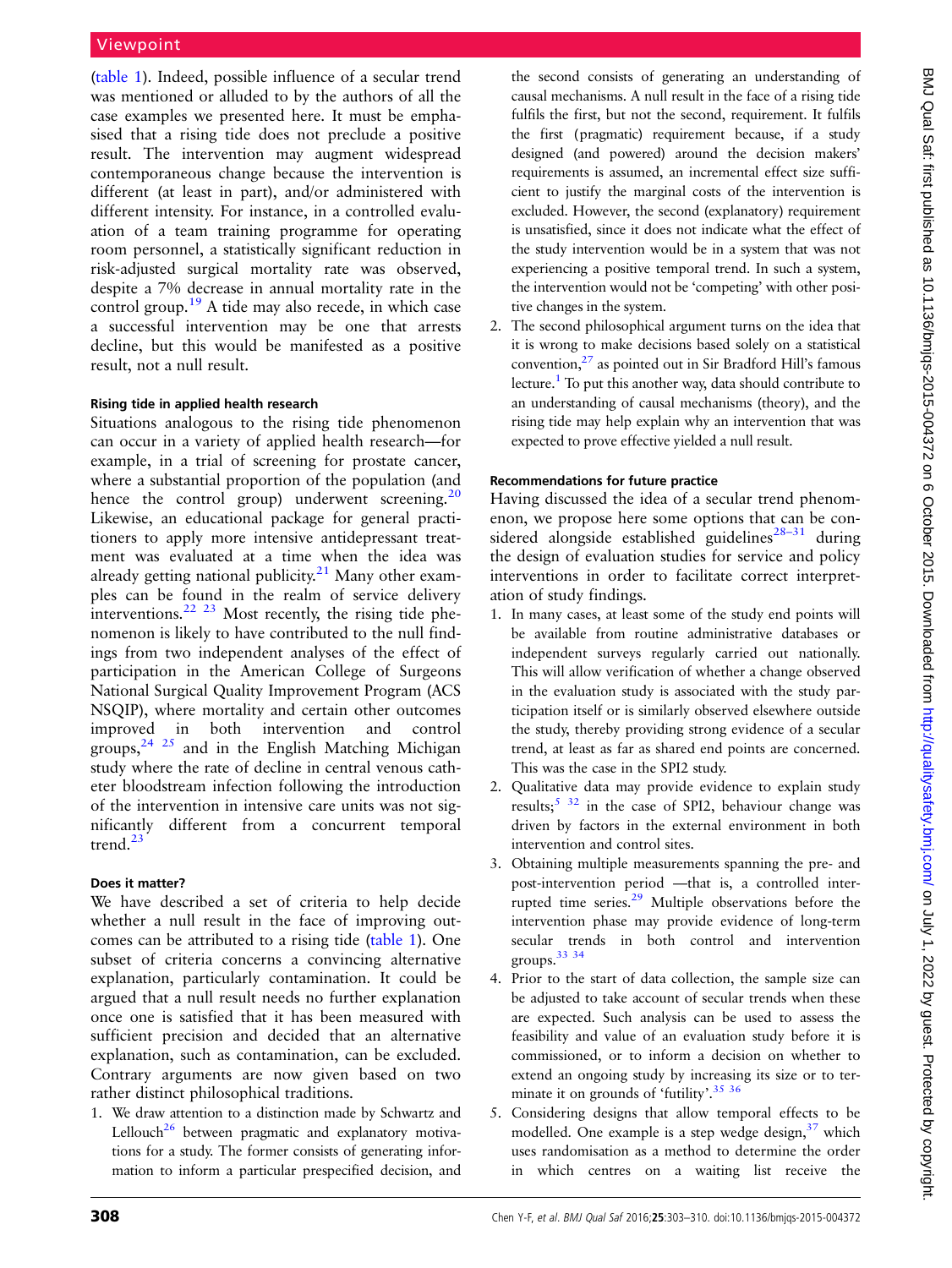<span id="page-6-0"></span>intervention. It has many logistical, political and even ethical advantages over a parallel design,<sup>[28 38 39](#page-7-0)</sup> and (given a sufficiently large sample) also allows the intervention effect, general temporal effects, and any effect on the intervention at the time it was introduced to be modelled.

# **CONCLUSION**

Social pressure that triggers the development and evaluation of a service delivery intervention may at the same time drive spontaneous, widespread changes in a health system leading to improvement across the board, which we describe here as a rising tide. Controlled evaluation studies undertaken amidst a rising tide may yield a null result because incremental effects are similar between intervention and nonintervention sites. Recognition of a rising tide is important because, while the null result demonstrates pragmatically that the intervention does not produce sufficient incremental benefit in this particular scenario, it leaves open the possibility that the intervention could work in a different scenario where a rising tide is absent.

In this paper we offer four case studies of evaluations of complex interventions to illustrate a rising tide phenomenon, and suggest a framework to assess evidence either supporting or refuting its presence. Our aim is to raise awareness of the phenomenon and of its potential implications in the design and interpretation of evaluation studies. Further work to gather empirical evidence on the occurrence of such a phenomenon and to develop methods to delineate its impact from other bias is the next step. This in turn will provide guidance for health services researchers and decision makers on the optimal actions to take in the face of a rising tide.

Contributors RJL conceived the idea for the paper, wrote the first draft, led the writing of the paper and is the guarantor. Y-FC compiled the case examples and helped to draft the paper. KH and AJS read and commented on drafts and provided critical insight into the development of the paper.

Funding RJL and Y-FC have received funding from the UK National Institute for Health Research (NIHR) through the Collaboration for Leadership in Applied Health Research and Care West Midlands (CLAHRC WM) programme. RJL and KH had financial support from the Medical Research Council (MRC) Midland Hub for Trials Methodology Research (grant No G0800808).

Disclaimer The views expressed here are those of the authors and not necessarily those of the NHS, the NIHR or the Department of Health.

Competing interests RJL was the principal investigator for the evaluation study of SPI2 described in this paper.

Provenance and peer review Not commissioned; externally peer reviewed.

Open Access This is an Open Access article distributed in accordance with the terms of the Creative Commons Attribution (CC BY 4.0) license, which permits others to distribute, remix, adapt and build upon this work, for commercial use, provided the original work is properly cited. See:<http://creativecommons.org/licenses/by/4.0/>

# **REFERENCES**

- 1 Hill AB. The environment and disease: association or causation? Proc R Soc Med 1965;58:295–300.
- 2 Keogh-Brown MR, Bachmann MO, Shepstone L, et al. Contamination in trials of educational interventions. Health Technol Assess 2007;11:1–107.
- 3 Torgerson DJ. Contamination in trials: is cluster randomisation the answer? [BMJ](http://dx.doi.org/10.1136/bmj.322.7282.355) 2001;322:355–7.
- 4 Benning A, Dixon-Woods M, Nwulu U, et al. Multiple component patient safety intervention in English hospitals: controlled evaluation of second phase. [BMJ](http://dx.doi.org/10.1136/bmj.d199) 2011;342:d199.
- 5 Benning A, Ghaleb M, Suokas A, et al. Large scale organisational intervention to improve patient safety in four UK hospitals: mixed method evaluation. [BMJ](http://dx.doi.org/10.1136/bmj.d195) 2011;342:d195.
- 6 National Institute for Health & Clinical Excellence. Acutely ill patients in hospital. Recognition of and response to acute illness in adults in hospital. NICE clinical guideline 50, 2007.
- 7 Health Protection Agency. Surveillance of healthcare associated infections report: 2008. 2008. [http://www.hpa.org.uk/webc/](http://www.hpa.org.uk/webc/HPAwebFile/HPAweb_C/1216193833496) [HPAwebFile/HPAweb\\_C/1216193833496](http://www.hpa.org.uk/webc/HPAwebFile/HPAweb_C/1216193833496) (accessed 21 Nov 2011).
- 8 Stone S, Slade R, Fuller C, et al. Early communication: Does a national campaign to improve hand hygiene in the NHS work? Initial English and Welsh experience from the NOSEC study (National Observational Study to Evaluate the CleanYourHandsCampaign). [J Hosp Infect](http://dx.doi.org/10.1016/j.jhin.2007.04.011) 2007;66:293–6.
- Pearson SD, Kleefield SF, Soukop JR, et al. Critical pathways intervention to reduce length of hospital stay. [Am J Med](http://dx.doi.org/10.1016/S0002-9343(00)00705-1) 2001;110:175–80.
- 10 National Center for Health Statistics. Health, United States, 2004. With Chartbook on Trends in the Health of Americans. 2004. [http://www.ncbi.nlm.nih.gov/books/NBK20751/pdf/](http://www.ncbi.nlm.nih.gov/books/NBK20751/pdf/TOC.pdf) [TOC.pdf](http://www.ncbi.nlm.nih.gov/books/NBK20751/pdf/TOC.pdf) (accessed 2 Feb 2015).
- 11 Landon BE, Wilson IB, McInnes K, et al. Effects of a quality improvement collaborative on the outcome of care of patients with HIV Infection: The EQHIV Study. [Ann Intern Med](http://dx.doi.org/10.7326/0003-4819-140-11-200406010-00010) 2004;140:887–96.
- 12 Shapiro MF, Morton SC, McCaffrey DF, et al. Variations in the care of HIV-infected adults in the United States. [JAMA](http://dx.doi.org/10.1001/jama.281.24.2305) 1999;281:2305–15.
- 13 Hillman K, Chen J, Cretikos M, et al., MERIT Study Investigators. Introduction of the medical emergency team (MET) system: a cluster-randomised controlled trial. *[Lancet](http://dx.doi.org/10.1016/S0140-6736(05)66733-5)* 2005;365:2091–7.
- 14 Bristow PJ, Hilman KM, Chey T, et al. Rates of in-hospital arrests, deaths and intensive care admissions: the effect of a medical emergency team. Med J Aust 2000;173:236–40.
- 15 Cretikos MA, Chen J, Hilman KM, et al. The effectiveness of implementation of the medical emergency team (MET) system and factors associated with use during the MERIT study. Crit Care Resusc 2007;9:205–12.
- 16 Jones D, George C, Hart G, et al. Introduction of medical emergency teams in Australia and New Zealand: a multi-centre study. [Crit Care](http://dx.doi.org/10.1186/cc6857) 2008;12:R46.
- 17 Bandura A, Grusec JE, Menlove FL. Some social determinants of self-monitoring reinforcement systems. [J Pers Soc Psychol](http://dx.doi.org/10.1037/h0024392) 1967;5:449–55.
- 18 Sheldon T. Safety alerts on drugs—how trusts follow the rules. [J Health Serv Res Policy](http://dx.doi.org/10.1258/jhsrp.2009.09s104) 2010;15(Suppl 1):44–7.
- 19 Neily J, Mills PD, Young-Xu Y, et al. Association between implementation of a medical team training program and surgical mortality. **[JAMA](http://dx.doi.org/10.1001/jama.2010.1506)** 2010;304:1693-700.